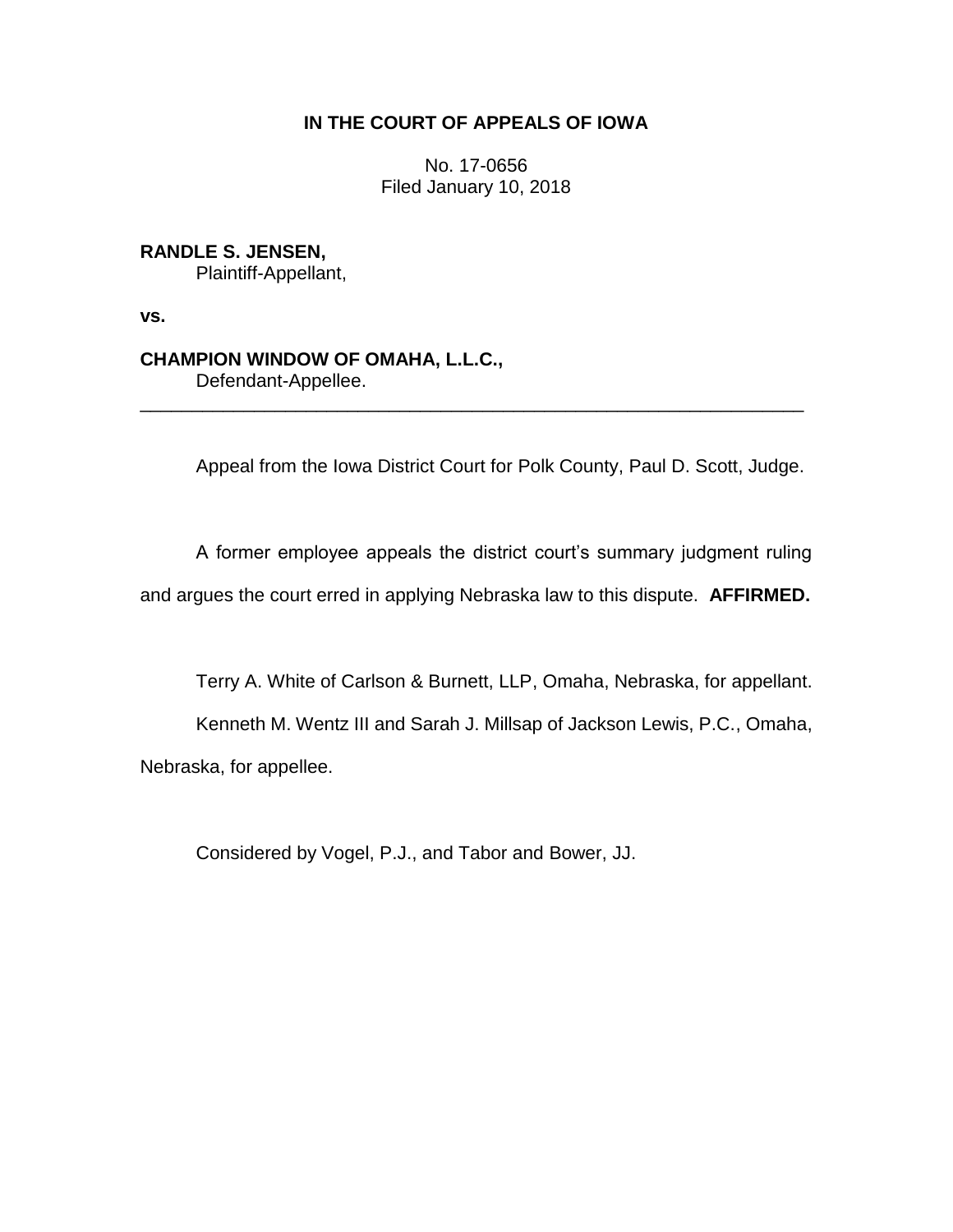### **VOGEL, Presiding Judge.**

Randle Jensen was fired from his job with Champion Window of Omaha, L.L.C., in August 2013. In February 2016, he filed a lawsuit against Champion in Iowa alleging he was wrongfully discharged when he refused to sign a lead certification form for an Iowa construction project. Champion filed a motion to dismiss the claim, which the district court granted based on the court's conclusion that Nebraska law applied to the dispute. Jensen appeals claiming the court erred in applying Nebraska law and that Iowa law should be applicable to his claim. Because we conclude the district court correctly applied Nebraska law to this dispute, we affirm the district court's dismissal of Jensen's lawsuit.

#### **I. Background Facts and Proceedings.**

After Jensen was fired from employment, he filed a lawsuit against Champion in Nebraska Federal District Court. That action was dismissed following Champion's motion for summary judgment. The federal court concluded the federal claims had no merit and then decided to decline to exercise supplemental jurisdiction over the state-law claims. Jensen then filed petitions against Champion in both the state court in Nebraska, and in the Iowa District Court in Polk County.

Jensen's Nebraska state lawsuit was dismissed following Champion's motion to dismiss after that court concluded the law Jensen cited to support his claims did not contain a private right of action, his newly asserted claims were precluded by the federal district court's dismissal, and the claims were otherwise time barred. This dismissal was upheld on appeal by the Nebraska Court of Appeals. *Jensen v. Champion Window of Omaha, LLC*, 900 N.W.2d 590, 592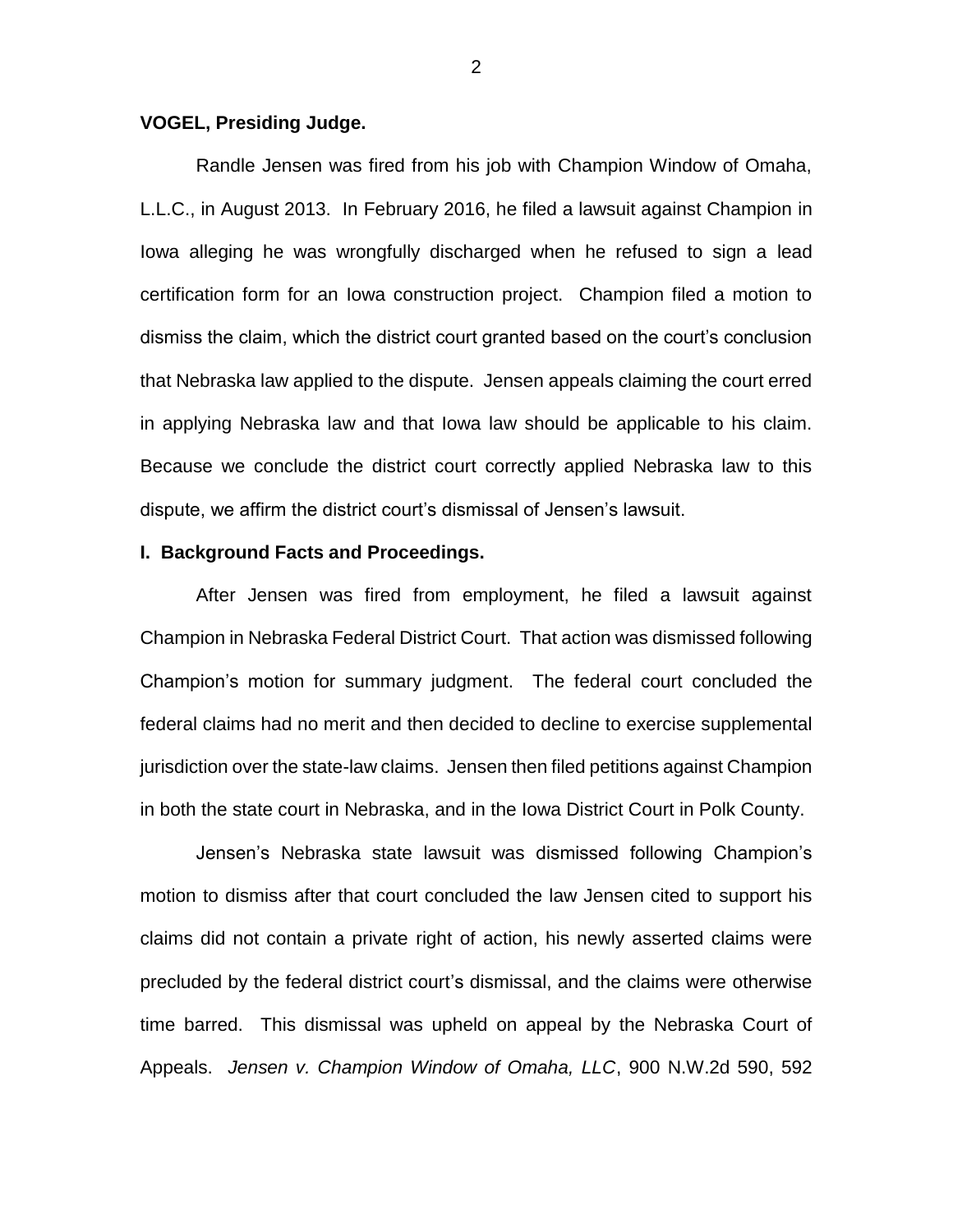(Neb. Ct. App. 2017) (addressing Jensen's challenge to the lower court's conclusion that his newly asserted claims were barred by issue preclusion).

With respect to the litigation in Iowa, Champion filed a motion to dismiss in July 2016, asserting there is no private right of action under the law Jensen cited for his retaliation claims and the Nebraska federal court's dismissal precluded the retaliation claims and the wrongful discharge claim. The court granted in part Champion's motion, concluding there was no private right of action under the law Jensen cited in support of his retaliation claims but determining his wrongful discharge claim was not precluded by the federal court's dismissal.

Champion then filed a second motion to dismiss, asserting Nebraska law applied to the parties' employment relationship and as a result, Jensen's petition, which alleged only wrongful discharge under Iowa law, failed to state a claim upon which relief could be granted. After a hearing, the district court granted Champion's second motion to dismiss, concluding Nebraska law applied because "[e]very aspect of Jensen's relationship with Champion occurred in Nebraska. Jensen is a Nebraska resident. Champion is a Nebraska company. Champion hired Jensen in Nebraska. Jensen worked primarily in Nebraska." The court went on to find: "Iowa does not have the most significant relationship to the events giving rise to Jensen's complaint . . . . Iowa law cannot govern the employment relationship between a foreign company that performs minimal . . . work in Iowa, and its employee, a citizen of a foreign state, who has no ties to Iowa." Jensen appeals the court's dismissal of his petition.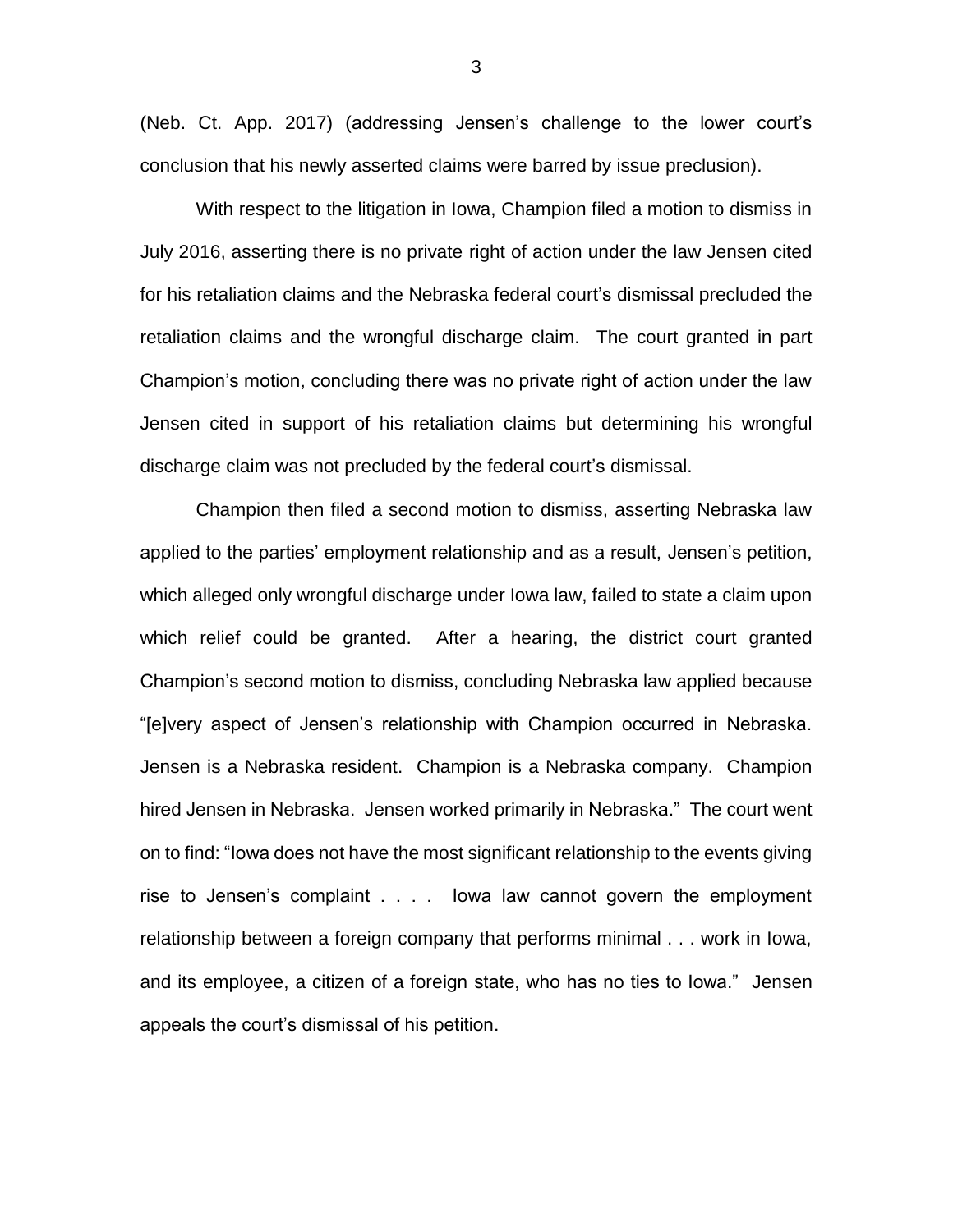#### **II. Scope and Standard of Review.**

Our review of the district court's ruling on a motion to dismiss is for the correction of errors at law. *Griffen v. State*, 767 N.W.2d 633, 634 (Iowa 2009). "We view the petition in the light most favorable to the plaintiff and will uphold dismissal only if the plaintiff's claim could not be sustained under any state of facts provable under the petition." *Id*. (citation omitted).

## **III. Choice of Law.**

Jensen asserts the court erred in relying on the contract choice-of-law rules when determining which state's law applied to this case. He argues his claim of wrongful discharge arises from tort, and therefore, the court was required to apply the tort choice-of-law rules, which he claims result in the application of Iowa law.

In support of its ruling, the district court cited the case of *Helfer v. Corona Products*, 127 F.2d 612, 622 (8th Cir. 1942), which determined the law of the state where a contract was executed governed the dispute between an employer and a sales agent. The court also cited the Restatement (Second) of Conflict of Laws section 196 (Am. Law Inst. 1971), which provides the law of the state where a contract requires services to be rendered applies to disputes regarding the validity of the contract unless some other state has a more significant relationship to the transaction and the parties. We agree both citations apply to actions involving contract disputes and do not refer to common law tort actions such as wrongful discharge. *See Jasper v. H. Nizam, Inc.*, 764 N.W.2d 751, 761 (Iowa 2009) (noting Iowa has long recognized the tort of wrongful discharge as an exception to the employment-at-will doctrine).

4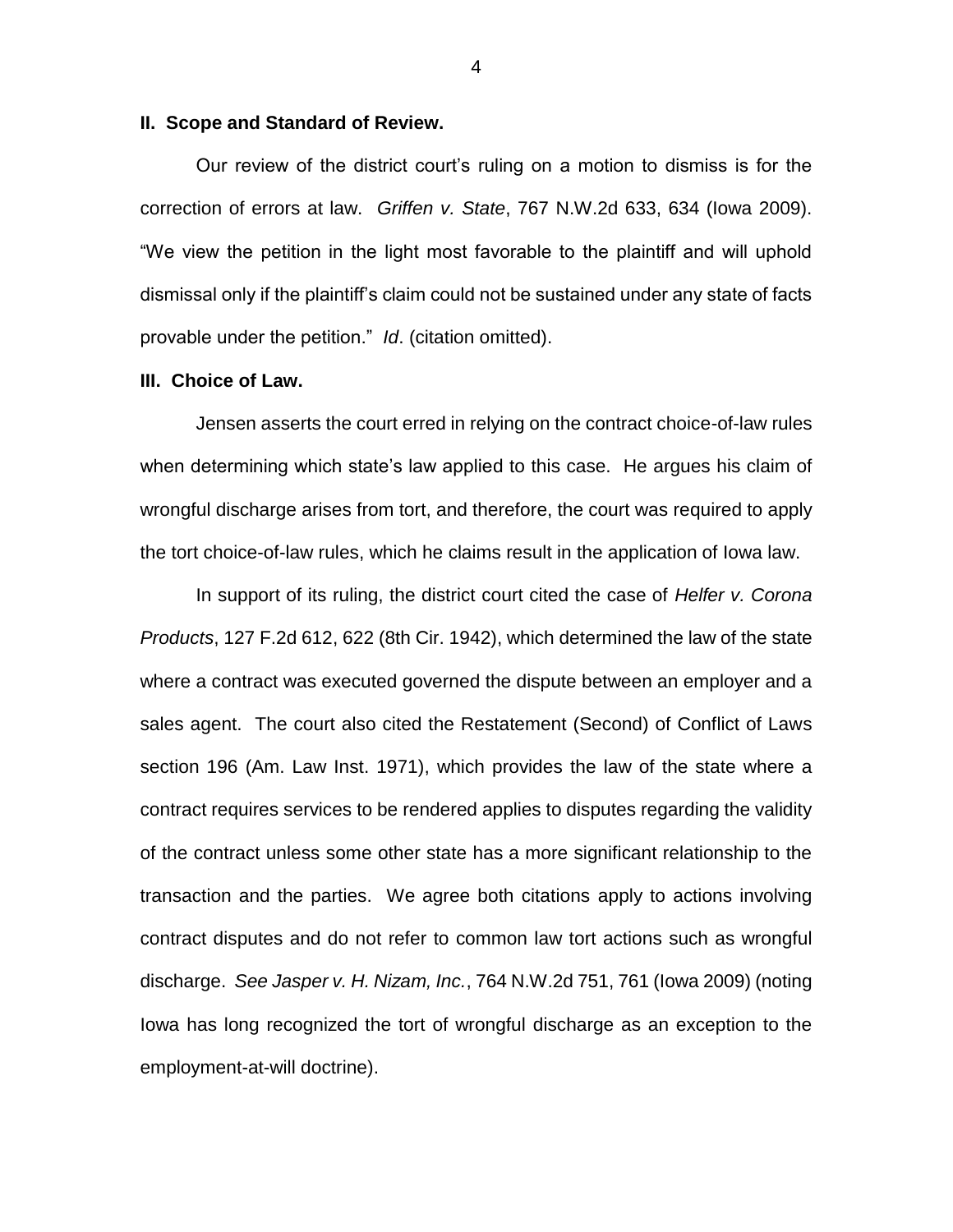Even assuming the tort conflict-of-law rules govern in this matter as Jensen alleges, we still determine Nebraska law is applicable to Jensen's claim. Under the Restatement (Second) of Conflict of Laws section 145(1) (Am. Law Inst. 1971), "[t]he rights and liabilities of the parties with respect to an issue in tort are determined by the local law of the state which, with respect to that issue, has the most significant relationship to the occurrence and the parties under the principles stated in § 6." *See Cameron v. Hardisty*, 407 N.W.2d 595, 597 (Iowa 1987) (noting "Iowa has adopted the 'modern' choice of law rules" contained in Restatement (Second) of Conflict of Laws § 145 (Am. Law Inst. 1971)). When determining which state has the most significant relationship to the occurrence and the parties, the court is to consider the following contacts:

(a) the place where the injury occurred,

(b) the place where the conduct causing the injury occurred,

(c) the domicil, residence, nationality, place of incorporation and place of business of the parties, and

(d) the place where the relationship, if any, between the parties is centered.

Restatement (Second) of Conflict of Laws § 145(2) (Am. Law Inst. 1971). These

contacts are to be considered under the principles in section 6, which provides:

[T]he factors relevant to the choice of the applicable rule of law include

(a) the needs of the interstate and international systems,

(b) the relevant policies of the forum,

(c) the relevant policies of other interested states and the relative interests of those states in the determination of the particular issue,

(d) the protection of justified expectations,

(e) the basic policies underlying the particular field of law,

(f) certainty, predictability and uniformity of result, and

(g) ease in the determination and application of the law to be applied.

Restatement (Second) of Conflict of Laws § 6(2) (Am. Law Inst. 1971).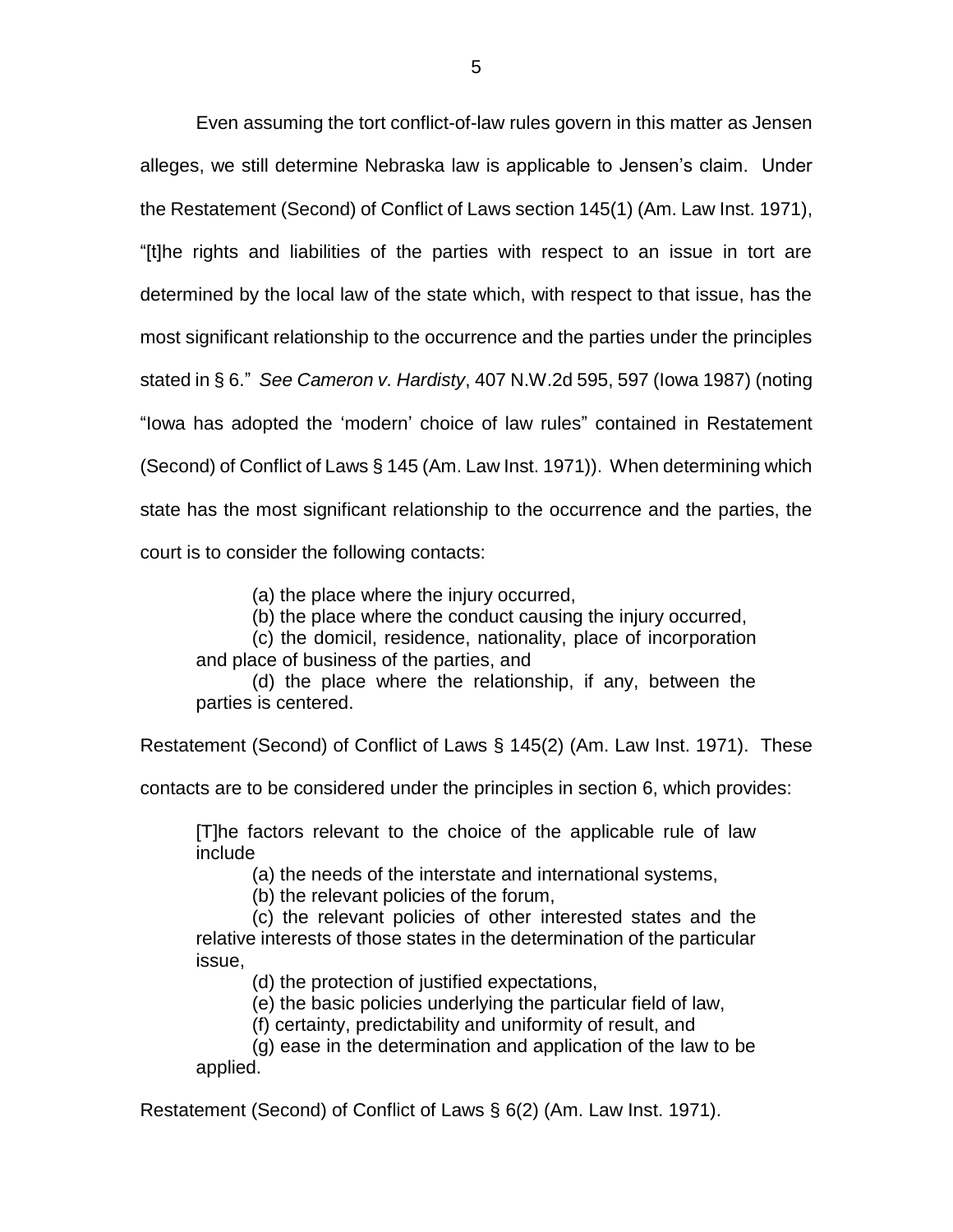Here, Jensen identifies only one contact with Iowa—prior to his termination, he was asked to certify the lead testing for a project in Iowa that Champion completed. However, Jensen admitted in his petition that he had "never worked on, visited or tested" that project in Iowa. The request for Jensen to sign the certification was made in Nebraska. Contrary to this single contact, the pertinent contacts from section 145 and section 6 for Jensen's wrongful discharge claim focus solely on Nebraska.

Under section 145, the injury—the loss of Jensen's job—occurred in Nebraska. The location of the conduct causing the injury also occurred in Nebraska—according to Jensen's petition, he was asked to sign a falsified lead certification in Nebraska and he was fired from his job in Nebraska. Jensen's domicile is Nebraska, and Champion Window of Omaha is incorporated in Nebraska with a principle place of business there. The employment relationship between Jensen and Champion is also centered in Nebraska, where Jensen did most of his work for the company.

Under section 6, we do not see that the needs of the interstate or international systems are implicated in this case. The relevant policies of Nebraska in controlling the employer/employee relationships of its citizens outweigh the policy interest of Iowa in ensuring proper lead abatement procedures are followed. Neither party had any justified expectations in applying Iowa law, and there do not appear to be any policies underlying wrongful discharge that need to be addressed by the application of Iowa law. The certainty, predictability, and uniformity of result favors applying Nebraska law in light of the fact the employment

6